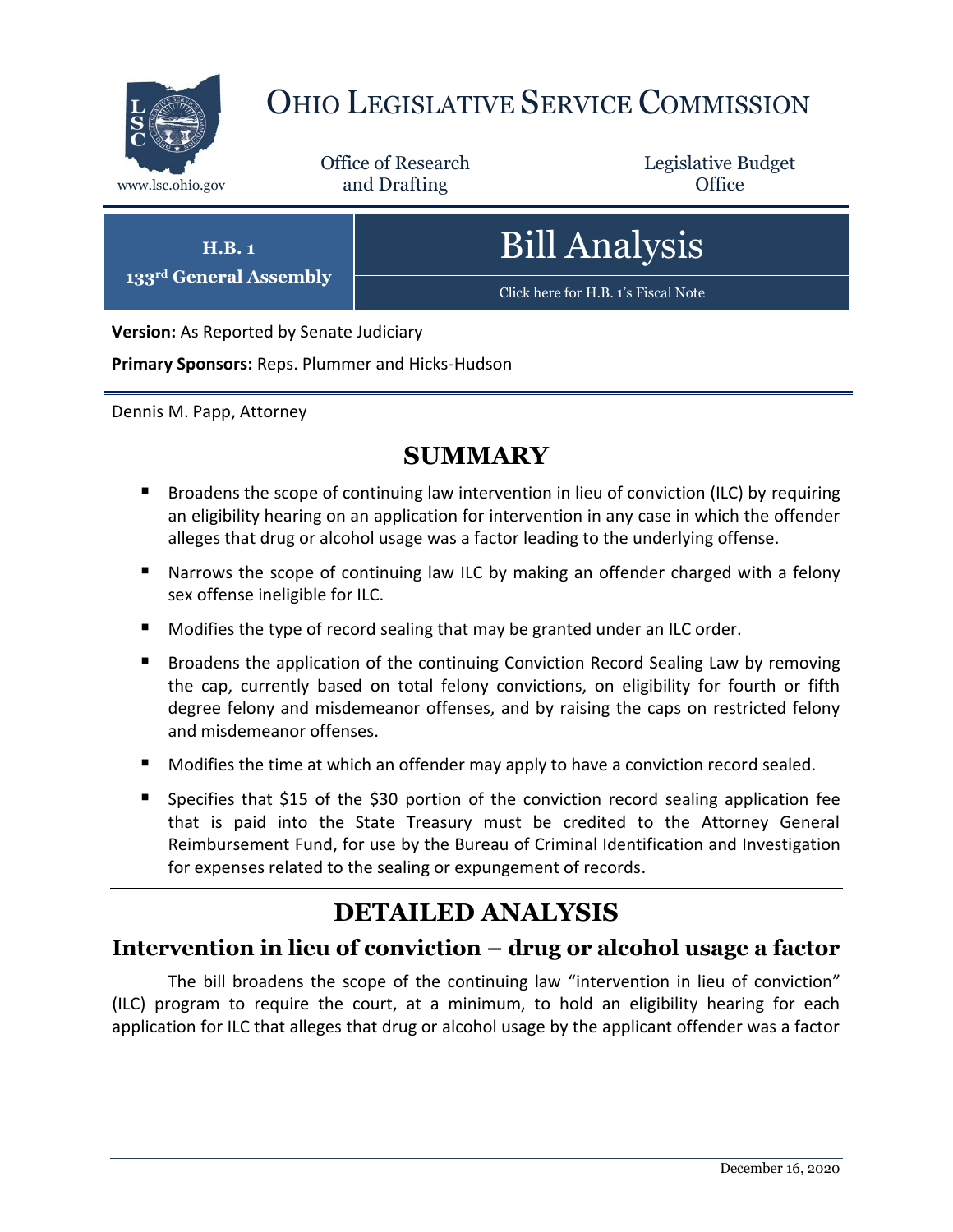leading to the underlying criminal offense. For applications alleging a different authorized basis, as under current law, the court may reject the application without a hearing.<sup>1</sup> The bill also requires the court, in making a decision as to whether to grant ILC at the conclusion of a hearing on an ILC petition alleging any of the authorized bases for the ILC, to presume that ILC is appropriate and, unless the court finds specific reasons to believe that the candidate's participation in ILC would be inappropriate, to grant the ILC. If the court denies an eligible offender's request for ILC, the court must state the reasons for denial, with particularity, in a written entry.<sup>2</sup> For applications that are approved, the bill caps the mandatory terms of the intervention plan established for the offender granted the ILC at no more than five years. Continuing law requires every intervention plan to impose certain mandatory terms and conditions and authorizes every plan to include any other treatment or community control-like terms and conditions ordered by the court. The mandatory terms and conditions must require the offender to do all of the following for at least one year from the date the court grants ILC:  $3$ 

- Abstain from the use of illegal drugs and alcohol;
- **Participate in treatment and recovery support services;**
- Submit to regular random drug and alcohol testing.

The bill also narrows the scope of ILC eligibility by making an offender charged with a felony sex offense (defined as a violation of a prohibition in R.C. Chapter 2907 that is a felony) ineligible for ILC. Continuing law already prohibits an offender charged with a first, second, or third degree felony or an offense of violence, as well as certain other categories of offenders, from being eligible.<sup>4</sup> Other categories of offenders who are ineligible for ILC include offenders who: previously were convicted of a felony offense of violence; are charged with a specified drug offense in specified circumstances; committed the offense against an alleged victim who was age 65 or older or under age 13, was permanently and totally disabled, or was a peace officer engaged in official duties; or are not willing to comply with all terms and conditions the court imposes.<sup>5</sup>

#### **Intervention in lieu of conviction procedures and outcomes**

Under continuing law, if an offender is charged with a criminal offense and the court has reason to believe that drug or alcohol usage by the offender was a factor leading to the offense, or that the offender had a mental illness, was a person with an intellectual disability, or was a victim of the offense of trafficking in persons or of compelling prostitution and the mental health issue or victimization was a factor leading to the offender's criminal behavior, the court

 $1$  R.C. 2951.041(A)(1).

 $2$  R.C. 2951.041(C).

 $3$  R.C. 2951.041(D).

 $4$  R.C. 2951.041(B)(2) and (G)(8).

 $5$  R.C. 2951.041(B)(1) and (B)(3) to (10).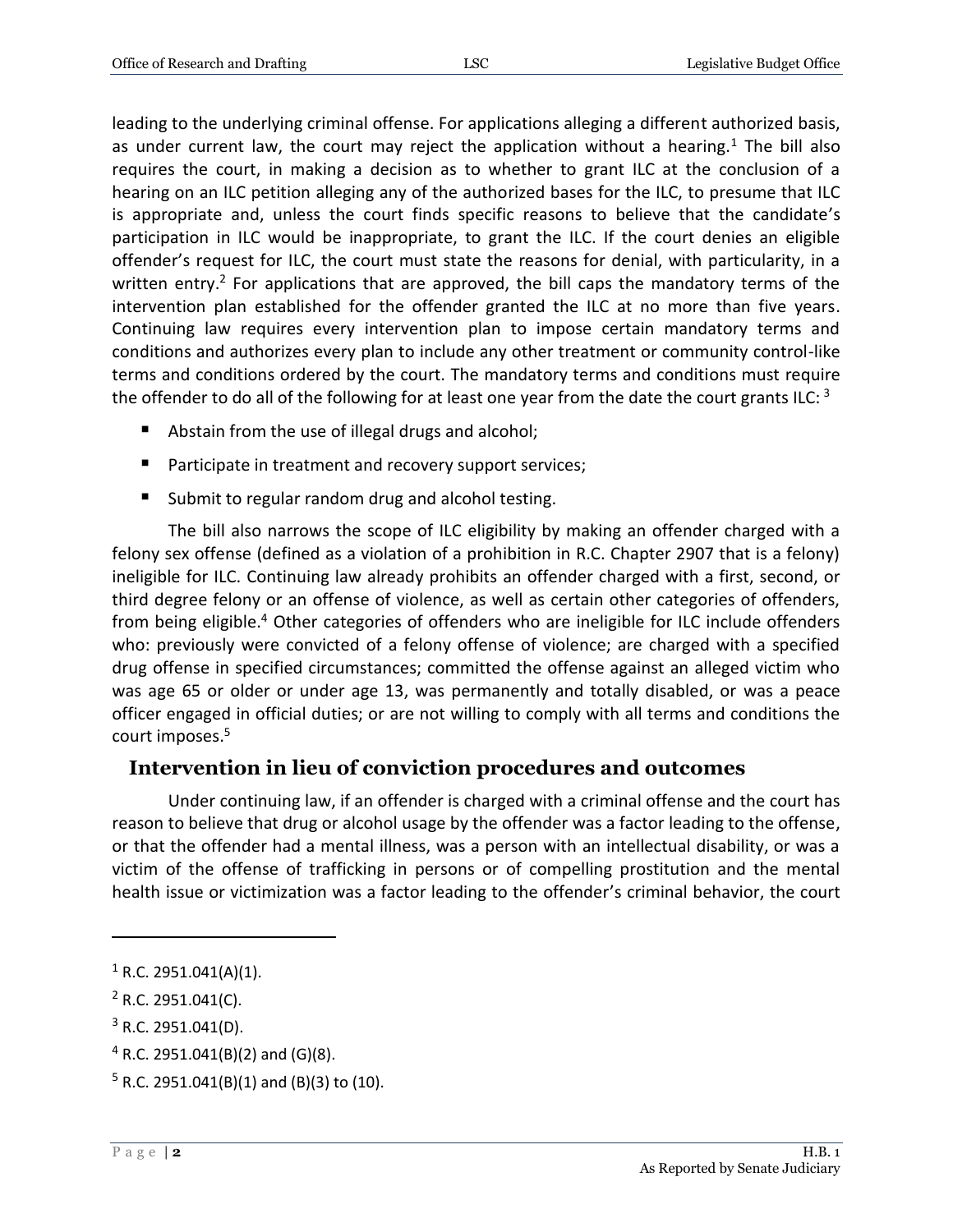may accept, prior to the entry of a guilty plea, the offender's request for ILC. The procedures regarding a rejection of a request without a hearing, or the conduct of a hearing upon a request, are modified by the bill as described above. Under continuing law, if a request is approved by the court, the court must accept the offender's plea of guilty and waiver of rights to a speedy trial, preliminary hearing, time period for consideration of an indictment, and arraignment. The court then may stay all criminal proceedings, order the offender to comply with the terms and conditions of a court-ordered intervention plan, and place the offender under a specified type of supervision. If the court finds that the offender has successfully completed the intervention plan, the court must dismiss the proceedings against the offender with no adjudication of guilt or criminal conviction. Under current law, the court may order that records related to the offense in question be sealed under the Conviction Record Sealing Law – the bill modifies this provision to instead specify that the court may order that records related to the offense in question be sealed under the Not Guilty/Dismissed Charges/No Bill Record Sealing Law.<sup>6</sup>

### **Sealing a record of conviction**

#### **Expansion of eligible offenders**

The bill expands the Conviction Records Sealing Law<sup>7</sup> so that more offenders are eligible to have their conviction records sealed.

First, the bill eliminates a cap, currently based on the total number of felony convictions, on the number of fourth and fifth degree felony convictions and misdemeanor convictions that an offender is eligible to seal. Under current law, an offender convicted of one or more offenses, all of which are fourth or fifth degree felonies or misdemeanors and are not offenses of violence or felony sex offenses, generally is eligible to have the record of those convictions sealed, but if the offender has been convicted of more than five felonies of any degree, the offender is not eligible under the provision to have the record of any of the convictions sealed. Under the bill, there is no cap on the total number of felony convictions that determine an offender's eligibility – as a result, under the bill, anyone who has been convicted of one or more offenses is eligible to have the records of those convictions sealed if all of the offenses are fourth and fifth degree felonies or misdemeanors and none of them are offenses of violence or felony sex offenses.<sup>8</sup>

The bill also expands the alternative sealing eligibility provision that currently provides that an offender to whom the above eligibility provision does not apply is eligible to have sealed one felony conviction, up to two misdemeanor convictions, or one felony conviction and one misdemeanor conviction. Under the bill, a person who cannot utilize the above sealing

 $6$  R.C. 2951.041; the Not Guilty/Dismissed Charges/No Bill Record Sealing Law is located in R.C. 2953.51 to 2953.56, not in the bill.

 $7$  R.C. 2953.31 to 2953.36, not in the bill except for R.C. 2953.31 and 2953.32.

 $8$  R.C. 2953.31(A)(1)(a).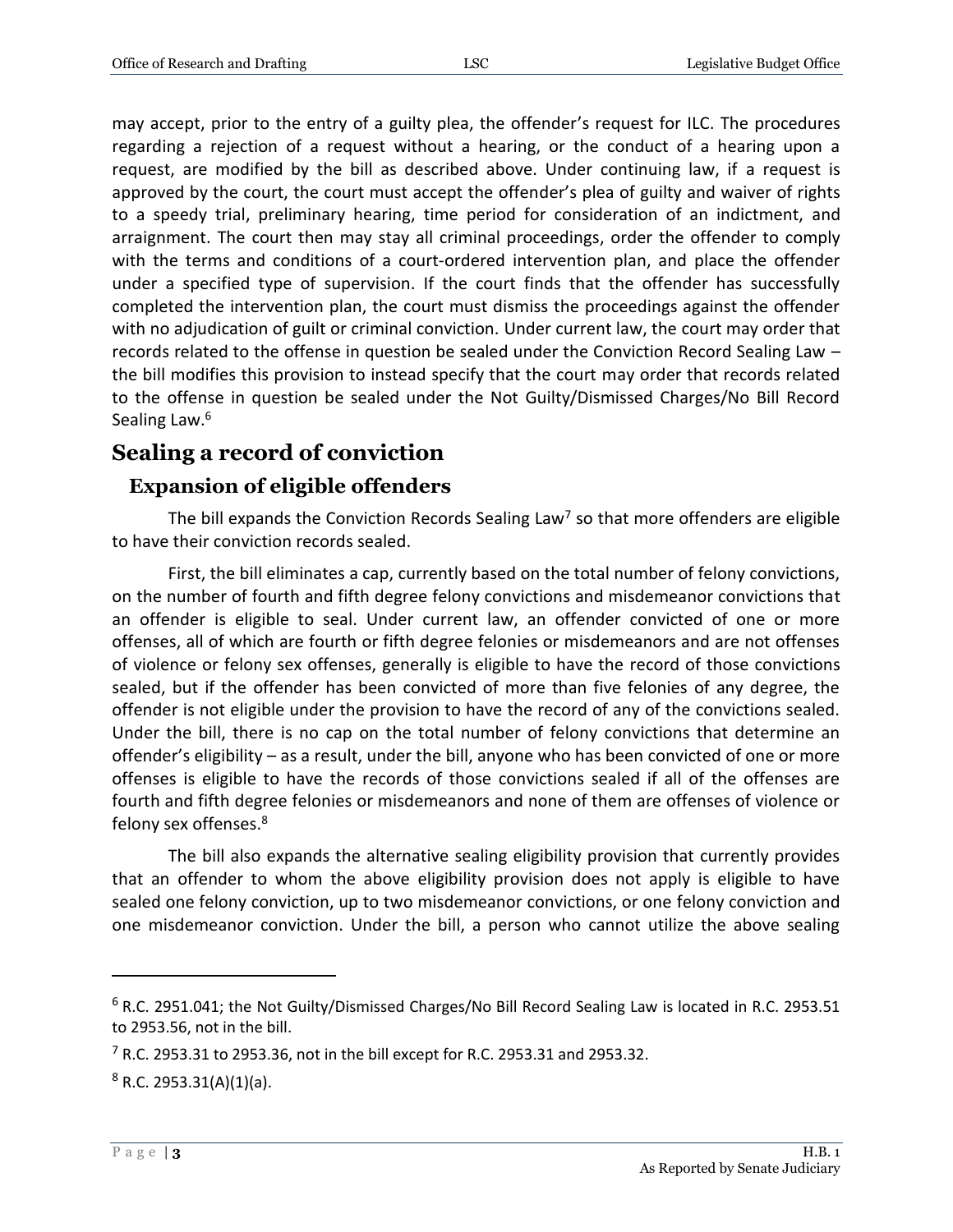eligibility provision is eligible to have sealed not more than two felony convictions, not more than four misdemeanor convictions, or, if the person has exactly two felony convictions, has not more than those two felony convictions and two misdemeanor convictions. The bill specifies that the conviction that is requested to be sealed must be one that is not ineligible for sealing under continuing law, as described in the next paragraph.<sup>9</sup>

The following criminal records may not be sealed under continuing law:<sup>10</sup>

- Convictions when the offender is subject to a mandatory prison term;
- Convictions for rape, sexual battery, unlawful sexual conduct with a minor, gross sexual imposition, sexual imposition, pandering obscenity involving a minor, pandering sexually oriented material involving a minor, illegal use of a minor in a nudity-oriented material or performance, or various traffic laws;
- Convictions of an offense of violence when the offense is a first degree misdemeanor or felony and is not a first degree misdemeanor riot, assault, or inciting to violence, or inducing panic offense;
- Convictions on or after October 10, 2007, of importuning or a municipal ordinance similar to that offense;
- Convictions on or after October 10, 2007, of voyeurism, public indecency, compelling prostitution, promoting prostitution, procuring, disseminating matter harmful to juveniles, displaying matter harmful to juveniles, pandering obscenity, or deception to obtain matter harmful to juveniles when the victim was a person under 18 years old;
- Convictions of a first degree misdemeanor or felony offense against a victim who was 16 years old or younger, other than convictions for nonsupport or contributing to nonsupport of dependents;
- Convictions for first degree felonies or second degree felonies;
- Bail forfeitures in traffic cases.

### **Timing of application**

The bill modifies the time at which an offender may apply to have a record sealed under the Conviction Record Sealing Law, such that an offender convicted of a third degree felony may apply at the expiration of three years after the offender's final discharge, and an offender convicted of a fourth or fifth degree felony or a misdemeanor may apply at the expiration of one year after final discharge.<sup>11</sup>

 $9$  R.C. 2953.31(A)(1)(b).

<sup>10</sup> R.C. 2953.36, not in the bill.

 $11$  R.C. 2953.32(A)(1)(a) and (b).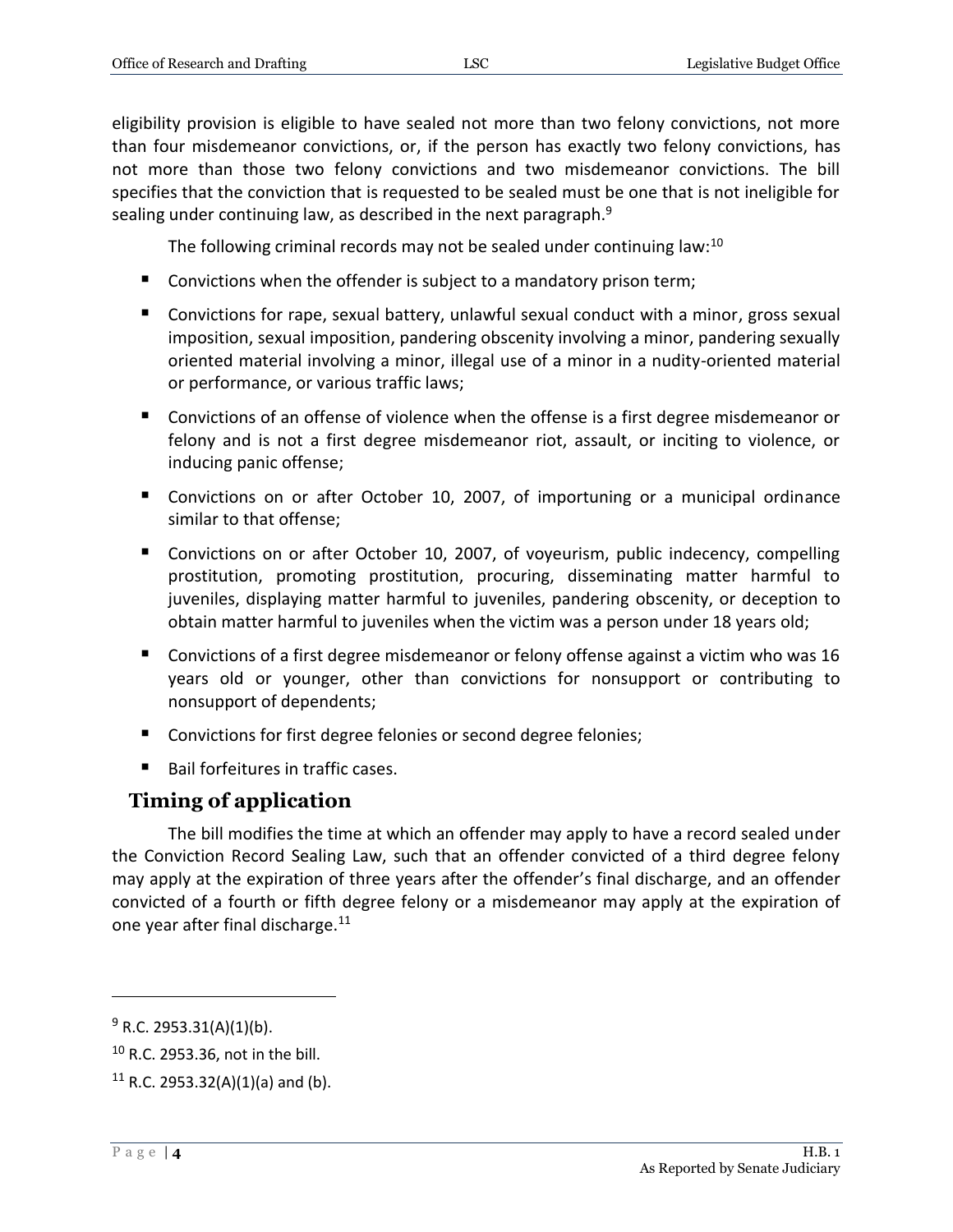Under current law, application may be made at one of the following times:<sup>12</sup>

- At the expiration of three years after the offender's final discharge if convicted of one felony;
- If the offender has been convicted of one or more offenses, but not more than five felonies, that are fourth or fifth degree felonies or misdemeanors and none of which are an offense of violence or a felony sex offense, at the expiration of four years after the offender's final discharge if convicted of two felonies, or at the expiration of five years after final discharge if convicted of three, four, or five felonies;
- At the expiration of one year after the offender's final discharge if convicted of a misdemeanor.

#### **Fees for sealing application – Attorney General Reimbursement Fund**

Current law specifies that an applicant for conviction record sealing may request the sealing of the records of more than one case in a single application and that, upon the filing of an application, the applicant, unless indigent, must pay a fee of \$50, regardless of the number of records the application requests to have sealed. Of the fee paid, the court must pay \$30 into the State Treasury, and \$20 into the county general revenue fund if the sealed conviction or bail forfeiture was pursuant to a state statute or into the general revenue fund of the municipal corporation involved if the sealed conviction or bail forfeiture was pursuant to a municipal ordinance. The bill modifies this to specify that \$15 of the \$30 paid into the State Treasury must be credited to the Attorney General Reimbursement Fund.<sup>13</sup>

Current law has created in the State Treasury the Attorney General Reimbursement Fund, which must be used for the expenses of the office of the Attorney General in providing legal services and other services on behalf of the state. All amounts received by the Attorney General (the AG) as reimbursement for legal services and other services that have been rendered to other state agencies must be paid into the State Treasury to the credit of the fund, and all amounts awarded by a court to the AG for attorney's fees, investigation costs, expert witness fees, fines, and all other costs and fees associated with representation provided by the AG or awarded to the AG by a court must be paid into the State Treasury to the credit of the fund. The bill expands this law to also specify that all amounts paid into the State Treasury under the bill's provision described in the preceding paragraph and that are required under that provision to be credited to the fund must be credited to the fund, and the amounts so credited must be used by the Bureau of Criminal Identification and Investigation for expenses related to the sealing or expungement of records. $14$ 

 $12$  R.C. 2953.32(A)(1)(a), (b), and (c).

<sup>13</sup> R.C. 2953.32(C)(3).

<sup>14</sup> R.C. 109.11.